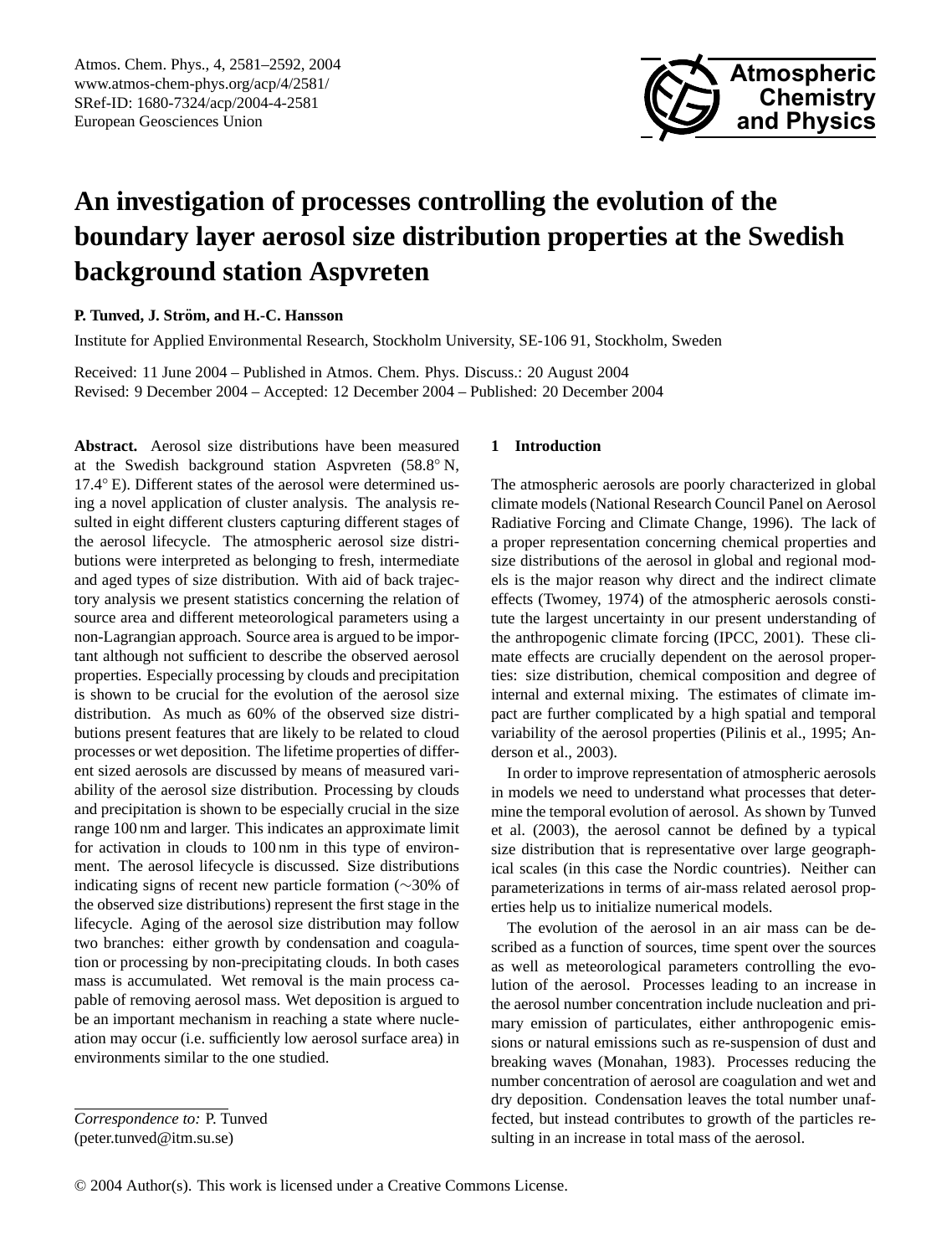We exemplify this by considering a nucleation burst as many times reported from background stations in Finland (e.g. Kulmala et al., 2001a, 1998; Väkevä et al., 2000). At the time when the burst is observed the size distribution often contains several tens of thousands of particles smaller than 10 nm. These particles are exposed to processes reducing the number concentration in the sub-10 nm size range. Of most importance are coagulation, deposition and condensation. For small particles at high number concentrations, especially below three nm, coagulation is a very fast process and as a consequence the time these small particles remain as individual particles in this size range is short. Nucleation events over the boreal forest are a transient phenomena due to the short lifetime of the freshly formed particles. Often, the presence of high particle number concentration  $(<10 \text{ nm})$  is limited to a couple of hours. With increasing size (10–100 nm) the rate of coagulation decreases. Also the rate of dry deposition of particles decreases with size in this so called Aitken size range. As the particles grow and enter the size range  $0.1-1 \mu m$  the influence on aerosol number concentration from dry deposition become small (Slinn et al., 1978; Zhang et al., 2001) and changes in the aerosol number size distribution caused by condensation and coagulation are occurring slowly. Particles in this size range are found to be rather persistent in the atmosphere and often referred to as accumulation mode particles. The most dominant removal process for accumulation mode particles is wet deposition (Raes et al., 2000).

Lifetimes for Aitken and accumulation mode particles are in the order of days up to one week (depending on precipitation rate and cloud frequency) for Aitken and accumulation mode particles respectively in the lower troposphere (Raes et al., 2000; Nilsson and Rannik, 2001; Williams et al., 2002). With the lifetime perspective in mind one can assume that some types of size distributions will be more frequently observed than others, e.g. size distributions with a high number concentration of nucleation mode particles are less frequently observed in the continental boundary layer over Scandinavia due to the short lifetime of these particles. Other types of size distributions will be observed more often as they represent a terminal step in the evolution of the aerosol size distribution, and only slowly are affected by general dynamical processes such as coagulation and condensation.

In this study we make use of a clustering technique in order to separate out typical distributions encountered at a continental background site, Aspvreten (58.8◦ N, 17.4◦ E). These size distribution clusters are in turn associated with the meteorological history of the air, source area and receptor site meteorology. The discussion focus on the evolution of the aerosol size distribution in terms of dynamical behaviour, meteorology and time scales for different processes with the main purpose of determining the most important factors controlling the evolution of the size distribution.

## **2 Methods**

#### 2.1 Station and instrumentation

Aspvreten (58.8◦ N, 17.4◦ E) is located in the county of Sörmland, some 80 km south of Stockholm and 2 km inland from the Baltic Sea. No local anthropogenic activities influence the station (Tunved et al., 2003). The surroundings are dominated by deciduous and coniferous forest and grasslands.

A differential mobility particle sizer (DMPS-system) consisting of a TSI 3010 CPC for counting the particles and a medium-size (11 cm) Hauke differential mobility analyser (DMA) separating the aerosol according to different mobility. The setup observes the number size distribution of particles with a dry size between 10–450 nm. A new size distribution is observed every 7.5 min. Along with the size distribution several meteorological parameters (wind direction, wind speed, relative humidity, temperature and global radiation) are also continuously being measured at the station.

#### **3 Data usage and analysis methods**

#### 3.1 Aerosol size distribution data

Data spanning over one year (1 June 2000 to 31 May 2001) of measurements at Aspvreten were used. Six hour median size distributions were calculated resulting in four distributions per day, representing size distribution observations performed UTC 00:00–06:00, 06:00–12:00, 12:00–18:00, and 18:00–24:00. To be included in the subsequent analysis, each median value must consist of at least two hours of data. After data reduction 1064 median size distributions remained. A clustering method was applied to the data in order to characterize different types of size distributions based on similarities within each group. Clustering is an efficient technique for finding different subgroups in a large data set. The clustering routine used, KMEANS.m, is available in MATLAB<sup> $\odot$ </sup> version 6.5 and in later versions. The KMEANS clustering routine is most easily described as a partitioning method where the data is separated in a predefined number of clusters. The observations (i.e. size distributions) are partitioned into a cluster whose members are as close to each other as possible, and as far from observations in other clusters as possible. The procedure used in this investigation iteratively minimizes the sum of squared Euclidean distances from each object to its cluster centroid.

In this study we limited the analysis to include 8 clusters. Different number of clusters were tested, but as we present in the following, eight clusters provide two clusters for each of the three stages of the aerosol life-cycle, i.e. fresh, intermediate and aged aerosols, as well as two clusters to capture situations that might be somewhere in between. Increasing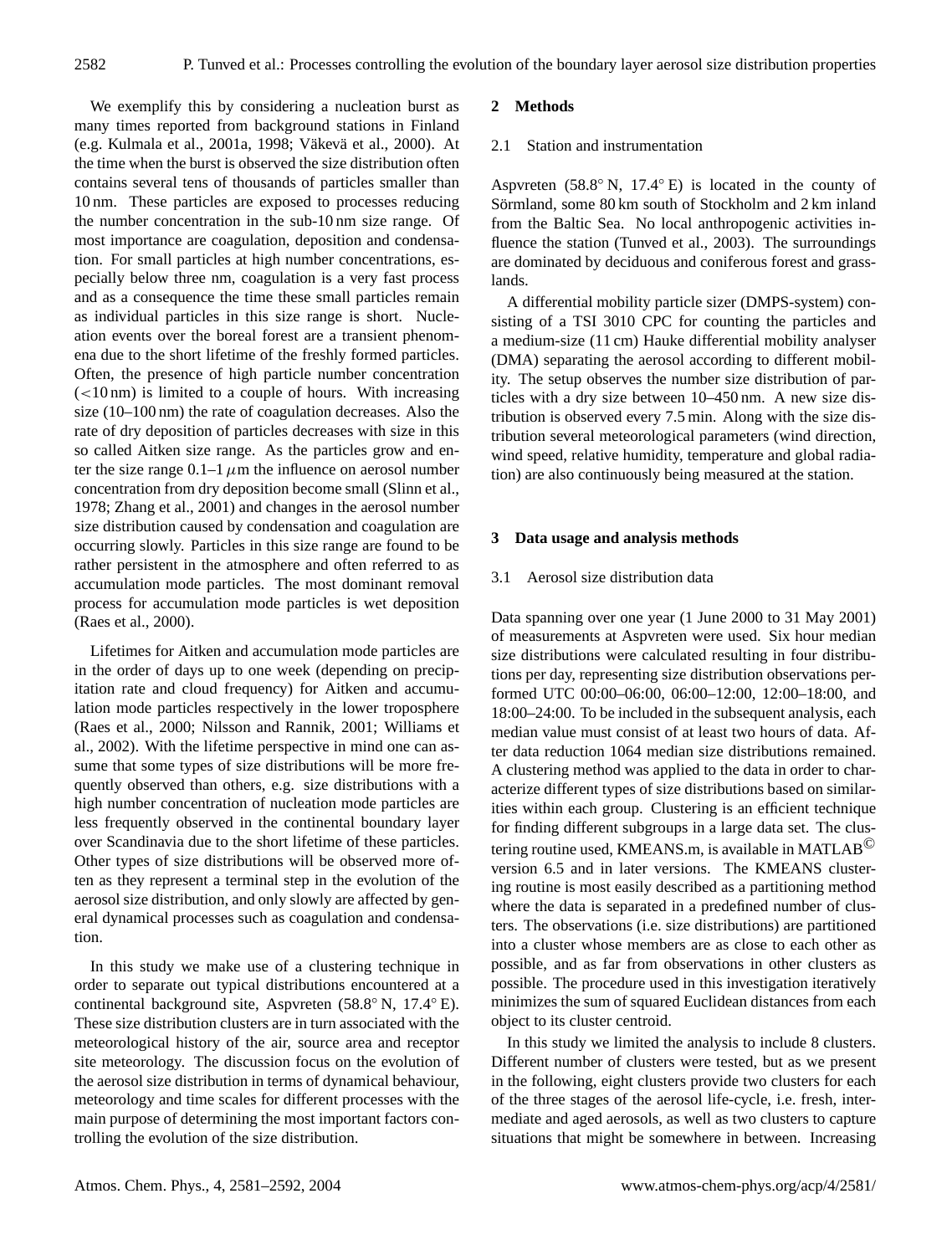

**Fig. 1.** Number size distribution clusters. Number of size distributions contributing to each cluster is given in the figure. Dashed lines indicate 25th–75th percentile ranges.

the number of clusters above eight did not provide more information, i.e. same types of clusters were simply repeated.

#### 3.2 Meteorology and trajectory analysis

Trajectory data were calculated from the re-analysed meteorological data library using the HYSPLIT4 model (Draxler and Hess, 1997). The meteorological data originate from NCEP's (The National Weather Service's National Centres for Environmental Prediction) GDAS (Global Data Assimilation System; Kanamitsu, 1989). 120 h back trajectories were calculated four times a day corresponding to the times of averaged size distribution data. Each trajectory consist of 120 endpoints, one each hour. The trajectories were calculated arriving 10 m above ground. Since the size distribution data is based on 6 h medians, each trajectory is associated with a size distribution. As an option from the HYSPLIT4 model, additional meteorological variables were calculated by HYS-PLIT from the NCEP analyses for each on of the hourly endpoints. The trajectory model supplies several meteorological parameters. In this study we made use of relative humidity, absolute temperature, height of the mixing layer, as well as precipitation rate. In the analysis of meteorological data from trajectories, only the last 72 h were used. Although aerosol lifetimes may be much longer than 3 days, additional analysis extending three days did not add more information about the different states of the aerosol number size distribution.

Size distribution measurements, meteorological measurements at the receptor site as well as time dependent meteorological cross-sections and source area of the air-parcel constitute a solid basis for determining important meteorological mechanisms related to different types of aerosols.

**Table 1.** Number, surface and mass associated with each cluster.

| Cluster | Median N<br>$\rm (cm^{-3})$ | Median S<br>$\text{cm}^2/\text{cm}^3$ ) | Equivalent mass<br>$(\rho=1.5)$<br>$(\mu\text{g/m}^3)$ | Frequency<br>of occurence<br>(% ) |
|---------|-----------------------------|-----------------------------------------|--------------------------------------------------------|-----------------------------------|
| A       | 5254                        | 0.0435                                  | 1.59                                                   | 1.7                               |
| в       | 4278                        | 0.0854                                  | 3.23                                                   | 3.4                               |
|         | 3082                        | 0.0888                                  | 3.80                                                   | 11.8                              |
| D       | 3004                        | 0.0589                                  | 2.63                                                   | 7.8                               |
| E       | 2124                        | 0.0469                                  | 2.33                                                   | 11.6                              |
| F       | 3372                        | 0.2153                                  | 12.15                                                  | 8.6                               |
| G       | 2073                        | 0.1233                                  | 7.30                                                   | 25.9                              |
| н       | 1106                        | 0.0803                                  | 5.15                                                   | 29.2                              |

## **4 Results**

### 4.1 Number size distribution clusters

The size distribution data were divided into eight distinctly separate clusters. These are displayed in Fig. 1a–h. The variability within each cluster is low, with exception of the Aitken mode of cluster A. We will return to this later. The homogeneity of the different individual clusters allows us to actually conclude that different "typical" aerosol size distributions are represented by each cluster. The term "typical" used here do not necessary refer to high frequency of occurrence. The number of size distributions contributing to each cluster is given in the upper right of each frame (the total number of size distributions was 1064). There are some size distributions observed often, others only a minute fraction of the measurement period.

Cluster A represents aerosol size distributions with a distinct Aitken mode around 30 nm with an integrated median number concentration of 5200 cm<sup>-3</sup>. Despite the rather high number concentration the integrated particle (10–450 nm) aerosol mass, assuming a density of  $1.5 \text{ g cm}^{-3}$ , is only 1.6  $\mu$ g\*m<sup>-3</sup> (cf. Table 1). Size distributions belonging to cluster A represent only 1.7% of the total number of size distributions.

Cluster B represents distributions where the integrated number concentration (4200 cm−<sup>3</sup> ) is almost as high as for cluster A, but the main mode is shifted to 50–60 nm. The larger particles result in an integrated aerosol mass concentration of  $3.2 \mu$ g\*m<sup>-3</sup>. Cluster B makes up about 3.4% of the total number of size distributions. As for cluster A the number concentration in the accumulation mode size range is low.

Cluster C and D bear similarities with B and A, but show smaller amplitudes in the Aitken mode. A somewhat larger accumulation mode compared to cluster A and B yields an integrated aerosol mass concentration of ca  $3 \mu$ g\*m<sup>-3</sup> for both cluster C and D. A total of 11.8 and 7.8% of the size distribution belong to cluster C and D, respectively.

Cluster E represents distributions that present a low integral number concentration  $(2100 \text{ cm}^{-3})$  as well as a low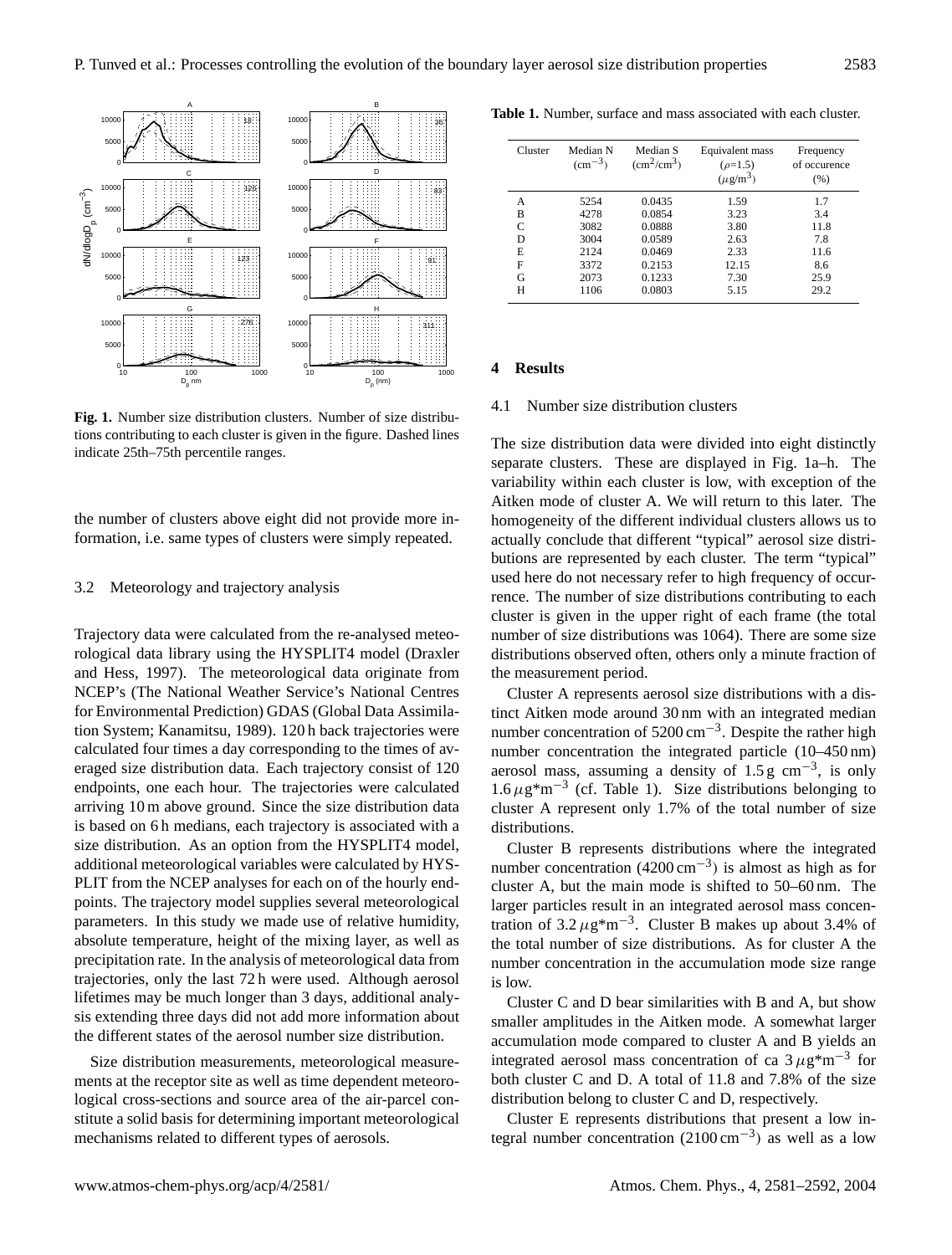

**Fig. 2.** Seasonal distribution of the data contributing to each cluster.

integral surface area and low integral mass concentration  $(2.3 \,\mu\text{g}^*\text{m}^{-3})$ . Size distributions belonging to cluster E are present in 11.6% of all observations.

Cluster F represents size distributions completely dominated by the accumulation mode size range. The number concentration as median is high ( $\sim$ 3400 cm<sup>-3</sup>) and the mass is the highest of all the clusters  $(12.2 \,\mu\text{g}^*\text{m}^{-3})$ . Cluster F comprise 8.6% of the total of observations.

Cluster G represents distributions that share many features of cluster F, but the amplitude of the modes is smaller. The integral number concentration ( $\sim$ 2200 cm<sup>-3</sup>) is on the lower end of the clusters but the mass concentration ( $\sim$ 7 $\mu$ g\*m<sup>-3</sup>) is comparably high. This type of size distributions occurred 25.9% of the time.

Cluster H represents the most frequently observed cluster type, which occurred roughly 30% of the time. The amplitude of the Aitken mode and Accumulation mode are similar, but well separated. The number concentration is the lowest of all clusters  $(1100 \text{ cm}^{-3})$ . The associated aerosol mass is  $5.2 \,\mu\text{g}^*\text{m}^{-3}$ .

The seasonal contribution to each cluster was investigated. Different seasons exhibit differences in cloud cover, precipitation, temperature and global radiation as well as other meteorological parameters. Increased global radiation during the summer months naturally increases the rate of photochemical reactions. Likewise, more frequent precipitation during fall and winter is likely to increase the rate of wet deposition. This implies different source and sink strengths over the year and this is likely to be reflected by the aerosol properties. In Fig. 2 the seasonal component of each cluster is shown. Size distributions belonging to Cluster A, B, C and F are mostly observed during late spring and late summer months. Otherwise there is no obvious relation to the seasonal distribution of the data contributing to the different clusters. Cluster G and H have their contribution rather evenly spread over the year.



**Fig. 3.** Advection situations associated with clusters B, F and H.

#### 4.2 Source areas

The source area is very important in characterizing the aerosol properties. Air of continental origin for instance is often associated with higher number concentration of large particles. This relation between source areas and aerosol properties has been demonstrated in several publications during recent years, e.g. Tunved et al. (2003) covering a network of five stations in Finland and Sweden; Birmili et al. (2001) at a continental site near Melpitz, Germany; Kulmala et al. (2000) with measurements from Värriö and Hyytiälä in Northern and central Finland, respectively and Nyeki et al. (1998) contributing with similar observations from Jungfraujoch, Swiss Alps.

For the analysis of the source areas associated with the different clusters in this investigation, the history of the air is tracked by using the calculated trajectories described in Sect. 2.2.2. Focus is put on the relative contribution between continental and maritime sources. Trajectories are separated as either describing transport in the clean marine environment defining a sector from Scotland to North coast of Russia or as describing transport from the European sub-continent. If the trajectories reside more than 80% of the time in this marine sector it is considered as "clean marine". This segregation between marine and continental trajectories is presented in Table 2.

A majority of the trajectories for cluster A (85%), and clusters B, D and E (70%) belong to the type "clean marine". In Fig. 3 this typical North-West transport pattern is represented by trajectories belonging to cluster B. Cluster F describes a size distribution associated with trajectories classified as moving over predominantly continental sources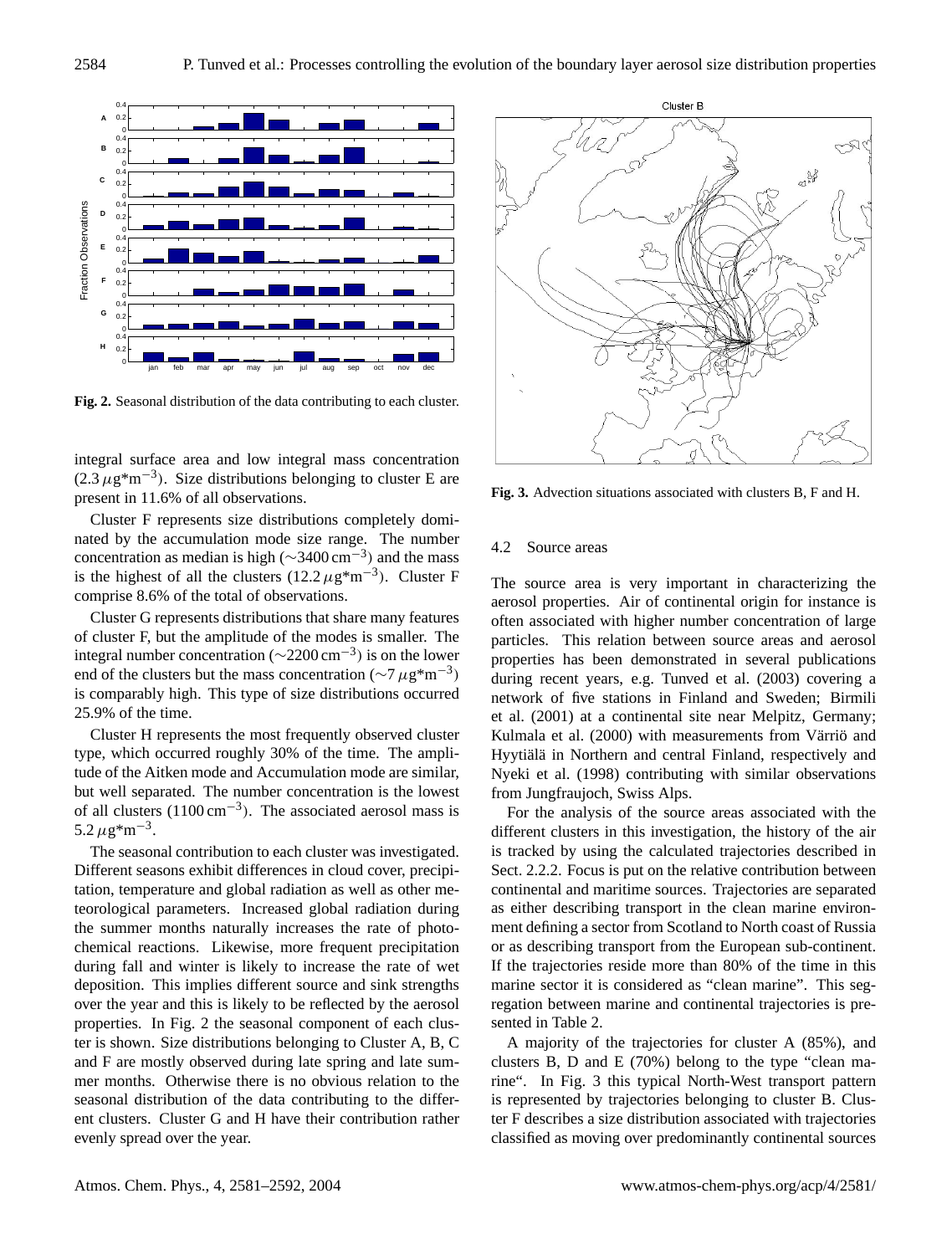**Table 2.** Fraction of trajectories originating from the "clean marine" sector and average number of in-cloud occasions according to definition  $R H > 94\%$ .

| Cluster                                                                                 | R. |  | C D E                                  | - F - | - 63 |  |
|-----------------------------------------------------------------------------------------|----|--|----------------------------------------|-------|------|--|
| Fraction "clean marine"<br>In-cloud occasions during last $72h$ 2.7 1.3 2.5 2.5 2.2 1.5 |    |  | 0.85 0.71 0.71 0.7 0.50 0.14 0.30 0.38 |       |      |  |



**Fig. 4.** Advection situations associated with clusters B, F and H.

(85%). Cluster G and H represent some intermediate situation, where 30% and 38% of the trajectories can be referred to as clean marine, respectively. This transport pattern is exemplified in Fig. 5 by trajectories belonging to cluster H. It is clear that some clusters are dominated by marine contributions (e.g. A) and some clusters are dominated by continental sources (e.g. F). There are no clusters that are exclusively a marine cluster or entirely a continental cluster.

#### 4.3 Meteorology

## 4.3.1 Precipitation

The accumulation mode particle lifetime is essentially controlled by the frequency and magnitude of precipitation (e.g. Seinfeld and Pandis, 1998; Raes et al., 2000). Precipitation is thus an important parameter to be studied in order to evaluate controlling processes shaping the size distribution. Ideally we would like to have observations of precipitation events along the trajectory experienced by the air in which the aerosol size distributions are observed. This information is unfortunately not available to us. We instead rely on pre-



**Fig. 5.** Advection situations associated with clusters B, F and H.

cipitation rates derived from the HYSPLIT4 model. Because the analysis of the precipitation is not based on observations we limit the interpretation of precipitation rate to be of qualitative nature. We thus focus on the pattern of precipitation indicated by the model rather than on absolute values.

In Fig. 6 median precipitation rate is shown for each of the clusters. Cluster A shows a history of very frequent precipitation events. During a time period ranging from ∼15 h to 45 h before arrival each trajectory is on average associated with precipitation in 50% of the cases. However, during the last 15 h before arriving Aspvreten there is a clear drop in the precipitation frequency. Cluster B also shows a history of rather frequent precipitation. The distribution of the precipitation frequency along the trajectories is similar to trajectories associated with cluster A in that the precipitation frequency is smaller close to the receptor site. We note that the period of "less precipitation" appears earlier in cluster B as compared to cluster A. The precipitation associated with cluster C is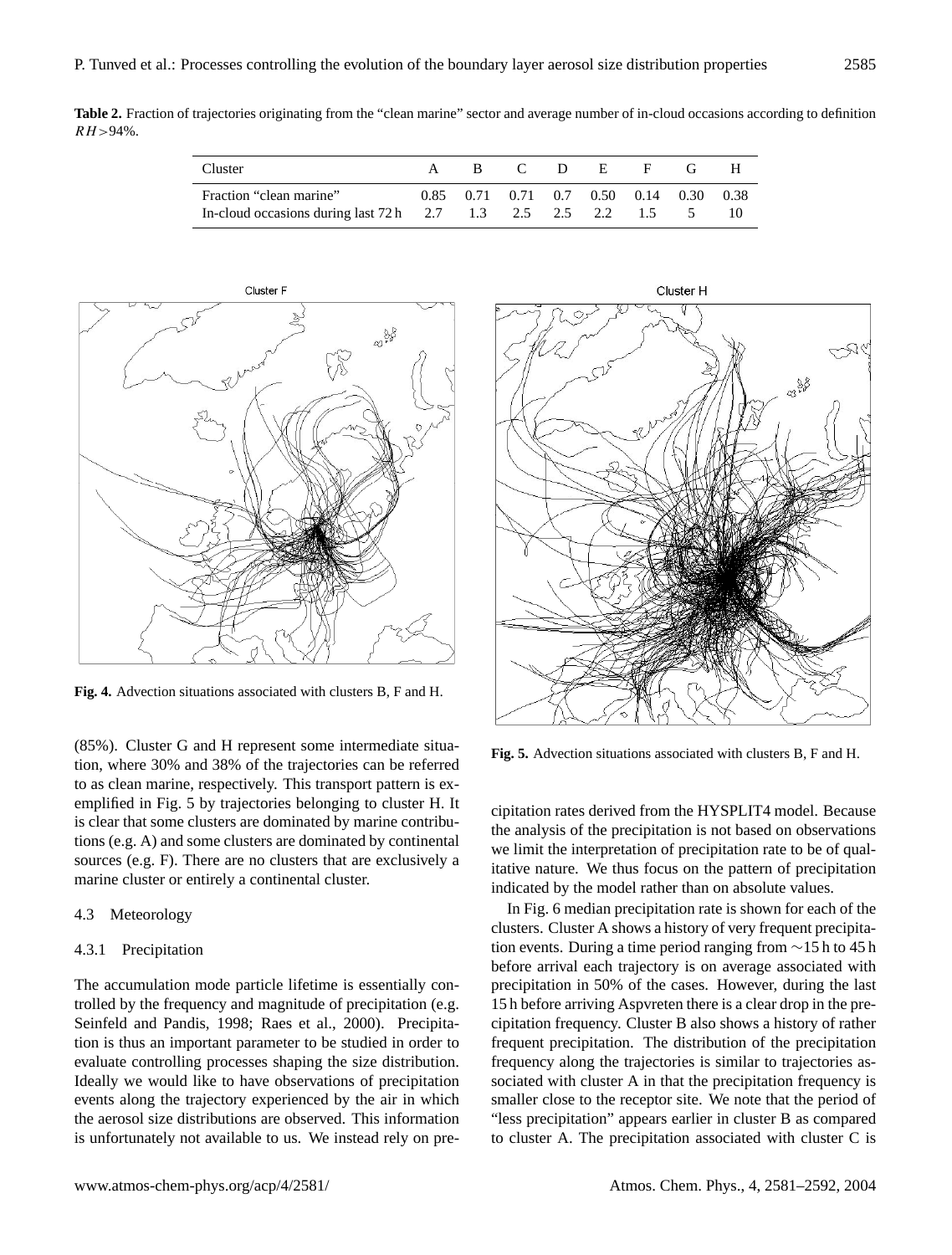

**Fig. 6.** Median precipitation fraction associated with each cluster, per endpoint, during the last 72 h. Blue bars denote the total precipitation fraction, green bars fraction of time with precipitation rate >0.3mm/h. Corresponding from cluster A to H, from above.

rather uniform, although slightly higher in the beginning of the trajectories. Cluster D again show a precipitation pattern similar to A and B. That is, the frequency of precipitation is greatest back in time and decreases as the air comes closer to the receptor site. This also applies to cluster E. Cluster F show the overall lowest frequency of precipitation (15–20%). A slight increase in the frequency of precipitation is noticed just before the arrival of the trajectory to the receptor site. Finally, cluster G and H exhibit a pattern of high and uniform frequency of precipitation throughout the history of the trajectories.

Now, recalling the shape of the different clusters we are able to notice that clusters with a high number concentration in the Aitken and nuclei size ranges (clusters A, B, C, D and E) are associated with a precipitation pattern where precipitation maximum occurs more than half a day before the arrival of the trajectories. The only cluster with a majority of particles in the accumulation mode size range also show the smallest frequency of precipitation. And, lastly, clusters G, and especially H, with a well separated Aitken and accumulation mode and low number concentration are associated with a uniform and rather high frequency of precipitation. It is thus clear that certain differences in precipitation history exist between different size distribution clusters. The role of precipitation in controlling the appearance of the clusters will be addressed under Sect. 4. Now, however, we turn the attention towards the role of clouds.

## 4.3.2 Clouds

Non-precipitating clouds affect aerosol mass concentration and particle water solubility. The aqueous phase oxidation of SO2, mainly by ozone and hydrogen peroxide, in cloud droplets may serve as an effective path of moving smaller



**Fig. 7.** Frequency of in-cloud occasions as derived from the RH profiles from the HYSPLIT4 model. Corresponding from cluster A to H, from above.

particles into the accumulation mode (Hoppel et al., 1994; Bower et al., 1999). The average radius increase associated with cloud droplet activation also increases the coagulation rate of interstitial aerosol as they are rather quickly scavenged by the activated cloud droplets (e.g. Seinfeld and Pandis, 1998). This means that non-precipitating clouds will affect the aerosol size distribution by growing larger Aitken particles or accumulation mode particles by in-cloud chemistry described above and by reducing the number concentration of the interstitial aerosol.

In order to address the issue of cloud processing we made use of the relative humidity supplied as a model output from the HYSPLIT4 model, which was used as a proxy for clouds. Occasions with  $RH$  above 94% are considered to correspond to presence of clouds in the air parcel. Based on this assumption, Fig. 7 presents the percentage of in-cloud occasions (or more specifically frequency of occasions with  $RH > 94\%$ ) over the last 72 h. Beginning with cluster A, the frequency of in-cloud occasions are rather unevenly distributed over the travel time of the trajectory. Two interesting features are associated with this cluster. First, there is a peak in the frequency of in-cloud occasions around 30 h (15% in-cloud occasions) before arrival of the trajectory and secondly a peak just before the arrival of the trajectory. Cluster B shows an overall low frequency of in-cloud occasions. This is also true for cluster C, D, E and F. Typically, the cloud fraction associated with these clusters is below 5%. Cluster G and H do however exhibit a cloud frequency pattern obviously different from the other clusters. Trajectories belonging to cluster G are associated with in-cloud occasions between 5 and 10% of the time. Cluster H show an in-cloud frequency larger than 10% throughout the 72 h.

We clearly are able to differ between two different aging processes; one including clouds and precipitation and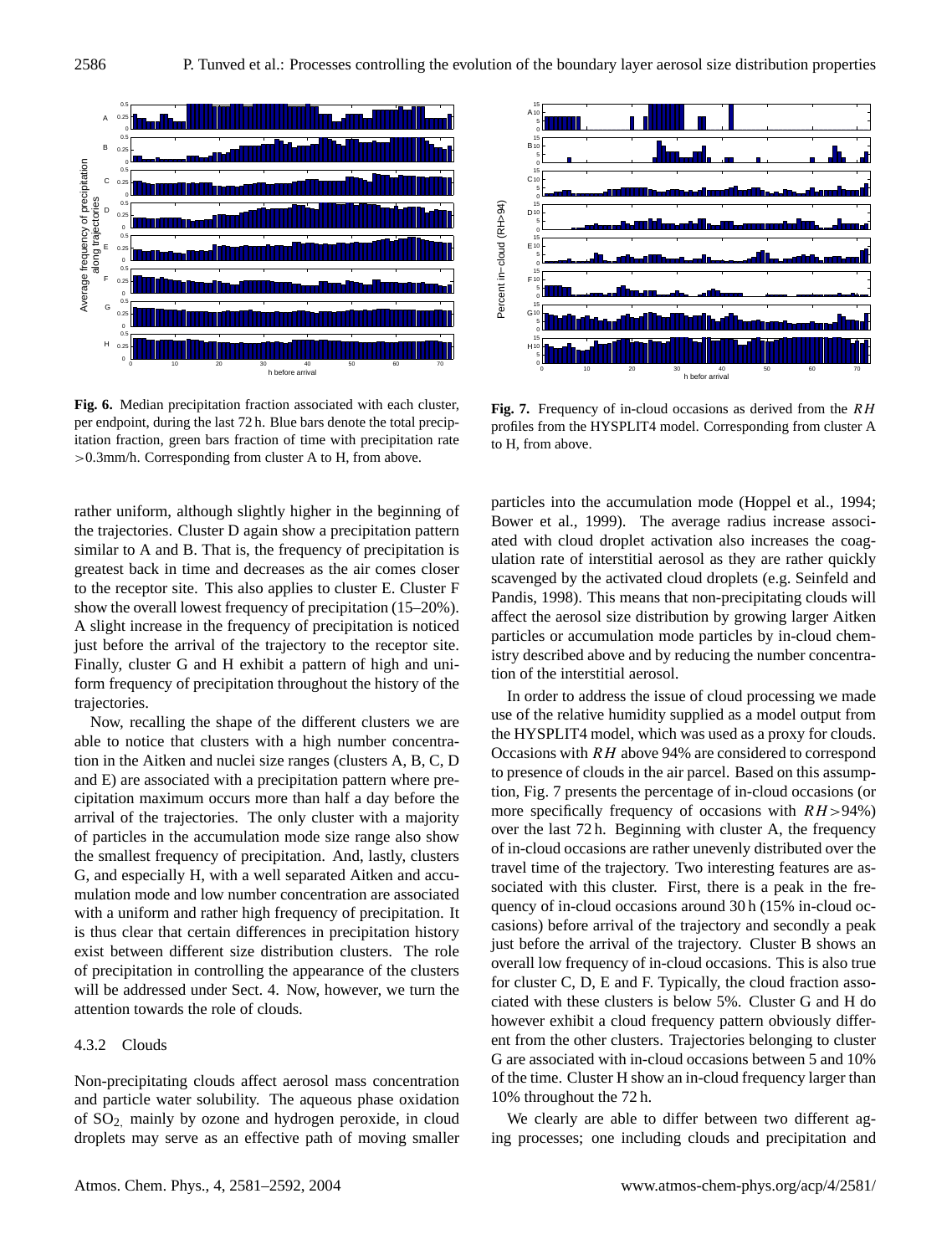one with little clouds involved in the transformation of the aerosol. This is supported both by the size distribution data (i.e. aerosol number size distribution) and trajectory model output. It is thus safe to establish a qualitative relation between cluster shape and history of the air-parcel in terms of relative humidity and precipitation. Clusters G and H are associated with air that likely have been exposed to a large number of cloud cycles and are relatively similar in shape, having low number concentration and rather large accumulation mode as well as separation between the Aitken and the accumulation mode. Cluster F is associated with the lowest frequency of precipitation and the lowest number of possible cloud cycles. This size distribution is dominated by the accumulation mode.

## 4.3.3 Other meteorological parameters

In complement to this first analysis of the precipitation and cloudiness we also investigate the time series of average temperature, relative humidity, mixing height and the vertical component of the trajectories for each cluster. The HYSPLIT output results for these parameters are displayed in Fig. 8. Meteorological output is evaluated back in time starting from 00:00 UTC regardless of arrival time for individual trajectories. That is, if a trajectory is calculated to arrive 05:00 UTC, 5 h are subtracted from the data. Likewise, for trajectories arriving 11:00 UTC, 11 h are subtracted. This means that meteorological output will be in phase for all trajectories. In this way we capture diurnal variations in meteorological parameters.

All median trajectories suggest subsidence during transport. Clusters A and B are slightly different than the others in that they present a "hump" shortly before arriving the station. Based on the mixing height, presented in the second panel of Fig. 8, the trajectories typically stayed within the boundary layer during the entire 72 h transport.

The mixing depths from the model follow a diurnal pattern for all the clusters. There are however some differences present concerning average depth of the mixing layer and the magnitude of the diurnal variation. The diurnal variability of the mixing layer height is low for cluster A. It is also clear that the mixing layer is on average deeper for cluster A as compared with the other clusters. Cluster B shows similar mixing depth features, i.e. rather a deep mixing layer with rather low diurnal variability. Clusters C, D, E, F and G are associated with a typical diurnal variation in the mixing depth. The mixing layer is shallow during night-time and grows during the day after the onset of vertical mixing. It is obvious that the largest variation is associated with cluster F. Cluster H in turn is associated with the shallowest mixing layer and the smallest diurnal variability.

The temperature variation associated with each trajectory is displayed in the third frame. There is a wide range of temperatures associated with each cluster. Cluster F is associated with trajectories with the highest average temperatures given



**Fig. 8.** Diurnal variation of averaged time profiles of height (1), mixing layer height (2), temperature (3) and relative humidity (4) for each cluster.

by the fact that the cluster is composed of mainly summer data. The other extreme are the trajectories associated with cluster E. This cluster has its contribution from air arriving during mainly the winter period. Recalling Fig. 1, cluster E had large relative contributions from nuclei and Aitken mode particles. This is quite interesting since there are only a few "real" nucleation events recorded at Aspvreten during winter time (Tunved et al., 2003). The number concentration associated with this cluster never becomes very large. The absolute contribution of the small particles remains low. It is however clear, considering the relatively large contribution to this type of size distribution (11.6% of total) that some typical mechanism is responsible for this type of size distribution. Nucleation is a temperature dependent phenomenon, with increasing nucleation rates at low temperatures (Easter and Peters, 1994; Nilsson and Kulmala, 1998). Thus, low temperatures during the winter period may favour nucleation, although the nucleation rate will not reach the same magnitude as observed during e.g. spring due to some other limitations.

Relative humidity in the boundary layer is often a very strong function of the temperature. This is also seen the fourth panel of Fig. 8. Cluster F shows the largest diurnal temperature variation with low values during day time and high values during night time, whereas cluster G shows the least variability. Large diurnal variation in ambient temperature and relative humidity are generally associated with clear sky conditions. Overcast situations shade the surface from incoming solar radiation and re-emit thermal radiation back to Earth, which suppress the daily variations in temperature. Thus there is a link between low cloudiness and large temperature variations as for cluster F, and high cloudiness and small temperature variations as for cluster H.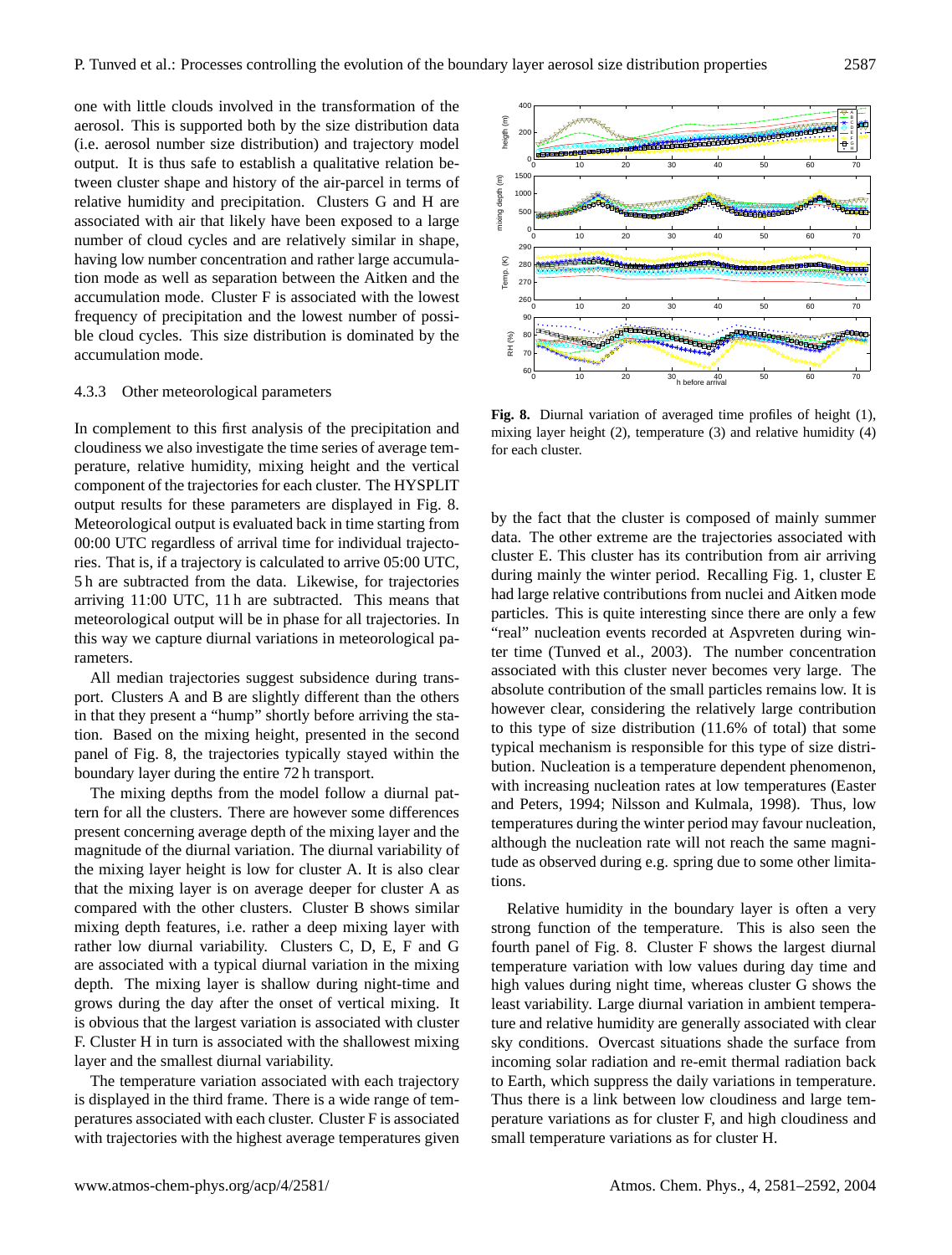

**Fig. 9.** Variability expressed as  $\sigma \ln(dN/dlogD_p)$  for the whole data set.

#### **5 Discussion**

From the analysis of the clusters and associated meteorology it was shown different types of size distributions are observed with different frequency. It was also shown that each one of the clusters had different history in terms of seasonal preference, source areas and meteorological history. Influence from source area and seasonal dependence on observed aerosol properties has been demonstrated in earlier investigations (e.g. Tunved et al., 2003). This study derives to what degree different parameters in terms of source area and meteorology influence the aerosol number size distribution measured at Aspvreten. It is clear that neither one of these parameters investigated alone are sufficient to explain the size distribution properties observed at Aspvreten.

It is clear that different processes act on the aerosol size distribution on different timescales. These time scales in turn are dependent on meteorology, availability of condensable gases, temperature, humidity, cloudiness etc. One approach to qualitatively approximate lifetimes is to utilize the measurement variability (Junge, 1974). This assumption is based on the idea that the variability is proportional to the lifetime; a high variability corresponds to a short lifetime and vice versa. The variability may be determined by the standard deviation of the natural logarithm of the measurement values (i.e.  $\sigma$ ln(X)) as utilized by Jobson et al. (1998) and Williams et al. (2002). This variability criterion was applied to the whole size distribution dataset including tens of thousands of size distributions. The result is given in Fig. 9 as  $\sigma$ (ln (dN/dlog $D_p$ ) against  $D_p$ . This plot illustrates the size dependent variability per bin in the size distribution, a total of 36 size increments ranging from 10 to 450 nm.

It is shown that the variability monotonically increases with reducing size (and hence the lifetime decreases) for particles less than 50 nm. This behaviour is to be expected since smaller particles are quickly removed by coagulation and condensation grow them into larger sizes. The rate of coagulation is largest for the smallest particles, and decreases with increasing size. However, from 70 nm the variability tends to increase again, reaching a local maximum around 100 nm. This behaviour can only be consistent with the processing by non-precipitating clouds; neither coagulation nor dry deposition or condensation growth is sufficiently rapid to explain an increase of variability in this size range. Clouds are capable of moving ∼100 nm aerosols serving as CCN into the accumulation mode due to rapid oxidation of  $SO_2$ , mostly by ozone and hydrogen peroxide within activated cloud droplets (Mason, 1971; Hoppel et al., 1994). Since the relative growth of the activated CCN by this process is largest for the smaller particles, this effect is likely to be most obvious for the smallest CCN particles contributing to the active cloud droplets. The effects of the clouds on the aerosol size distribution become smaller with increasing size in the accumulation mode. A variability increase in the 100nm size range is therefore consistent with processing by clouds.

The variability decreases from 100 nm to approximately 200 nm. As previously discussed, coagulation, condensation and dry deposition are very slow processes in the size range 0.1–1  $\mu$ m. After this minimum, variability increase again. Precipitation or primary aerosol sources might give rise to the increase in the variability seen for particles larger than 200 nm. Assuming an internally mixed aerosol, larger particles are most likely to form cloud droplets and they also form larger cloud droplets. Larger cloud droplets are in turn more susceptible to rainout due to growth by coalescence (e.g. Seinfeld and Pandis 1998; Rogers and Yau, 1989). We cannot however rule out the possibility that the observed increase in variability in fact is a result of increased deposition velocity in the upper size range of the accumulation mode.

From the simplified three stage aerosol life-cycle envisioned when defining the number of clusters in Sect. 2.2.1, we may assume that each cluster a represents a different stage in the aging process. The size distribution in each stage is the result of processing by different mechanisms over different time scales. The different clusters are not truly Lagrangian in that one follows the other in time, but the type of processes that act on the different distributions might help us understand how the clusters are related to each other in a Lagrangian perspective. We illustrate that in Fig. 10. Cluster A represents the youngest and the freshest aerosol, which will rapidly transform into cluster B. Based on the meteorology (cloud frequency and precipitation), cluster B lag cluster A with approximately half a day. Precipitation followed by clearing skies shortly prior reaching Aspvreten sets the stage for new particle formation.

Through coagulation and condensation the aerosol rather quickly move into cluster types C and D, but once there the processes are much slower and the cluster types are thus more frequently observed. From this point the evolution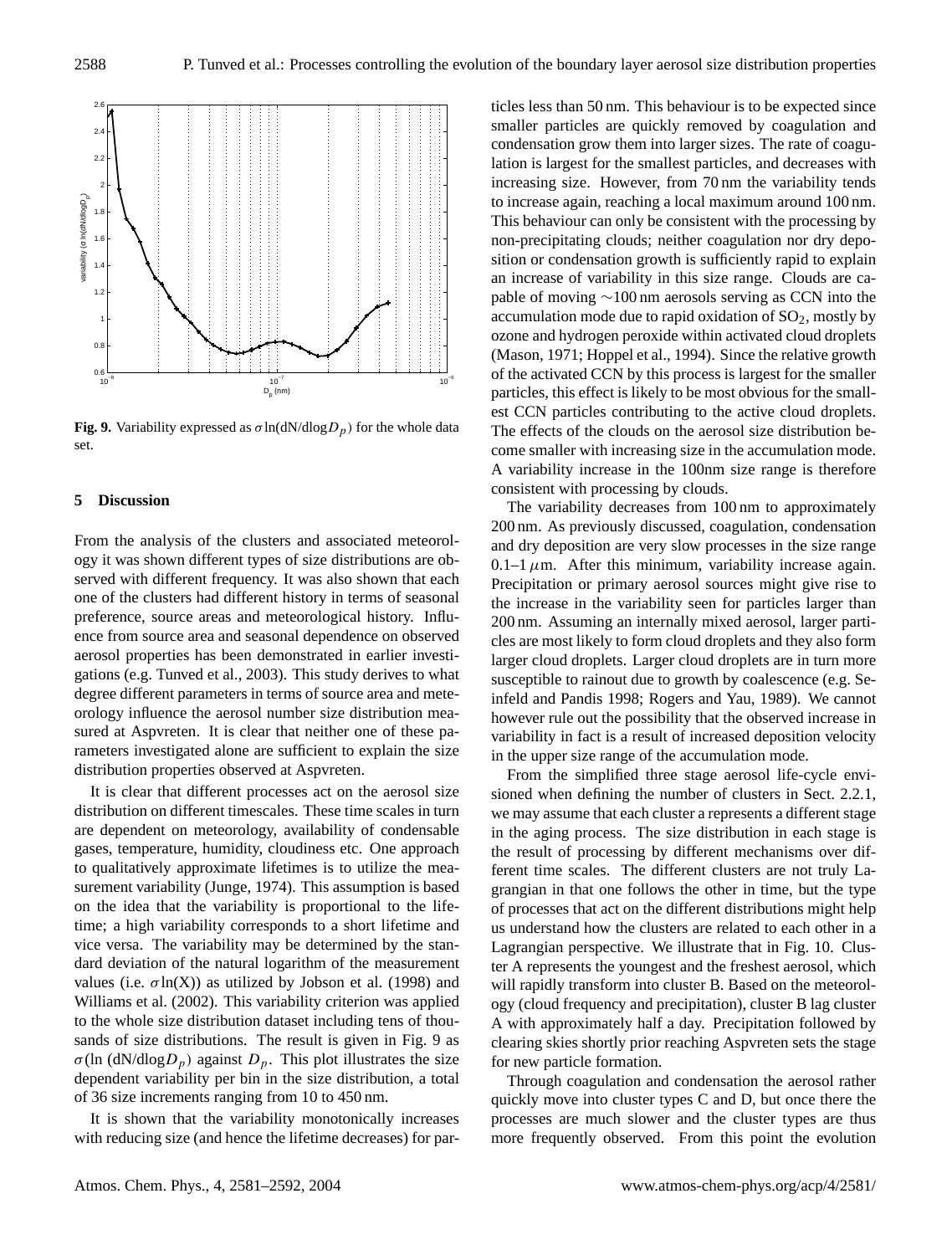

**Fig. 10.** Suggested lifecycle of the boundary layer aerosol.

may proceed in two directions: through continuous growth by condensation and coagulation into a size distribution represented by cluster F or by processing by clouds and wet deposition into a size distribution represented by H. Of course, in due time F is likely to be cloud processed and deposited in a way as described by the transformation of C to H. Thus, significant changes of the aerosol number size distribution represented by F requires in-cloud processing and/or wet deposition considering the time scale for coagulation and condensation for similar size distributions. Through these mechanisms size distribution H is formed. This stage represents the terminal step of the cycle. In order to close the cycle it is necessary to add a new source of small particles, i.e. start a new nucleation.

On the issue of the initiation of the nucleation one may consult one of many studies on the issue, especially from measurements performed at Hyytiälä, a boreal forest site in Finland (e.g. Kulmala et al., 2001a; Mäkelä et al., 2000a, b; Nilsson et al., 2001a, b). Nucleation preferentially occurs daytime, during clear sky conditions. That is, nucleation events as observed at continental background stations are to be regarded as a daylight phenomenon. This is also illustrated by the dependence on high rate of incoming solar radiation, indicating the importance of photochemistry. Growth can often be followed during several hours in these studies. The nucleation occurs in air arriving from north, bringing clean air to the receptor site. It is further accepted that the sink of newly formed particles, i.e. the pre-existing aerosol, is a strong determinant for the extent of the nucleation observed (Kerminen et al., 2001; Kulmala et al., 2001b; Laaksonen et al., 2001). A large concentration of pre-existing aerosol may also serve as an efficient sink of the nucleating gases, thereby diminishing the amount of particles formed. This sink is closely related to the surface area of the preexisting aerosol.

It is however not obvious how this nucleating stage of schematic aerosol lifecycle is reached. Schröder et al. (2002) argue the importance of clouds and precipitation in order to achieve a threshold in pre-existing aerosol required in order to make nucleation possible, i.e. reaching low enough preexisting aerosol surface area. Wet deposition, as controlling mechanism for reaching a state where nucleation can occur, is also suggested by Capaldo et al. (1999) in studies of the marine boundary layer aerosol.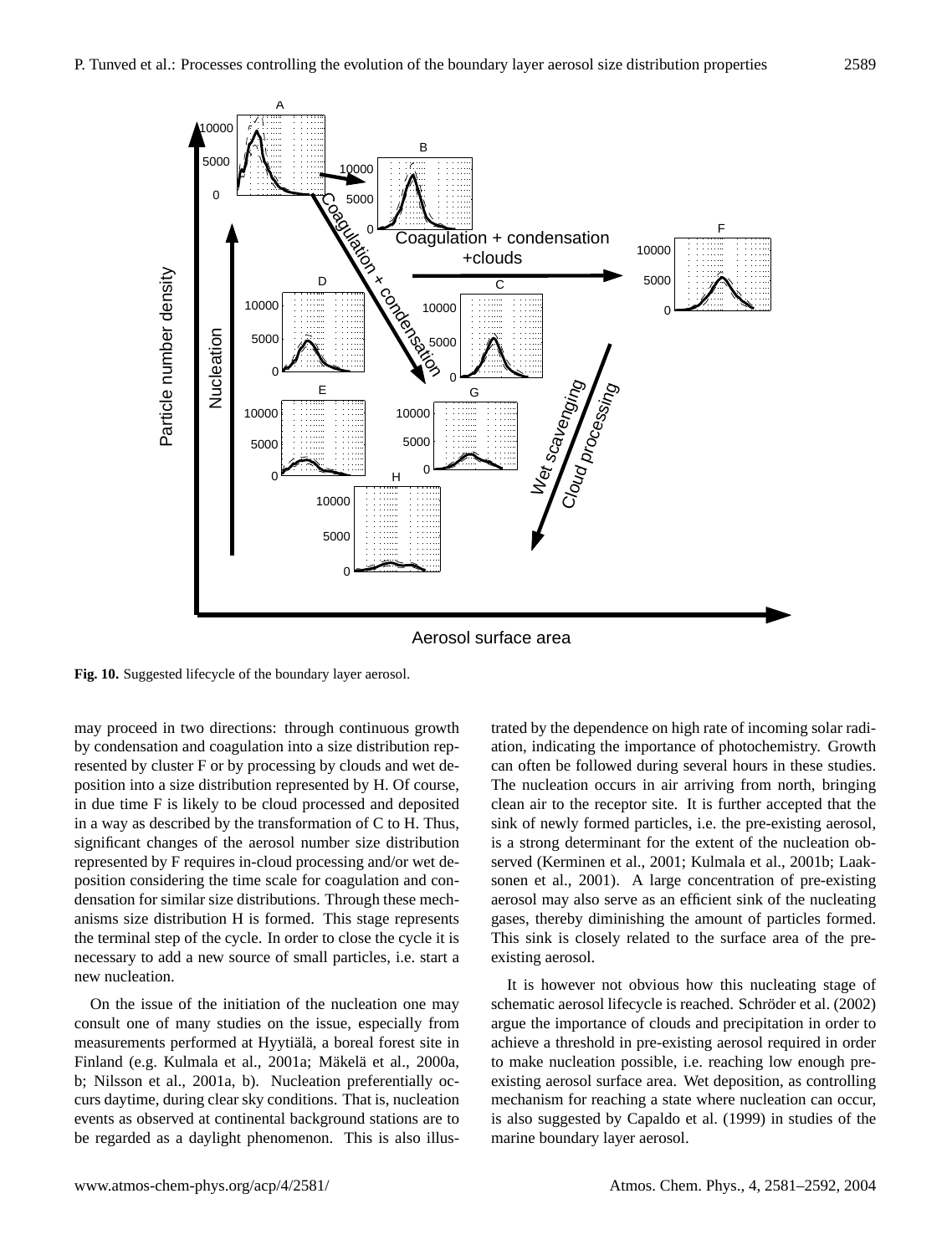| Cluster               | Frequency                                                | Characteristics                                                                                                                                                                                          | Age of size                                                                     | In-cloud             | Wet deposition | Preferred source area Marine                                                                                                                    |
|-----------------------|----------------------------------------------------------|----------------------------------------------------------------------------------------------------------------------------------------------------------------------------------------------------------|---------------------------------------------------------------------------------|----------------------|----------------|-------------------------------------------------------------------------------------------------------------------------------------------------|
|                       | of occurence                                             | Number concentration and mass                                                                                                                                                                            | distribution                                                                    | processing important | important      | component within brackets (%)                                                                                                                   |
| А<br>В<br>E<br>G<br>н | 1.7<br>3.4<br>11.8<br>7.8<br>11.6<br>8.6<br>25.9<br>29.2 | High number, low mass<br>High number, low mass<br>Average number, low mass<br>Average number, low mass<br>Low number, low mass<br>High number, high mass<br>Low number, low mass<br>Low number, low mass | fresh<br>fresh<br>intermediate<br>intermediate<br>fresh<br>aged<br>aged<br>aged |                      |                | Marine (85)<br>Marine (71)<br>Marine (71)<br>Marine (70)<br>marine/continental (50)<br>Continental (14)<br>Continental (30)<br>Continental (38) |

**Table 3.** Summary of size distribution properties and important factors associated with them.

One interesting feature in our data set is that the accumulation mode size range number concentration is lower in all clusters showing a high concentration in the nuclei and lower Aitken size range as compared with cluster G and H. This is consistent with the idea of a threshold in pre-existing aerosol concentration. Nucleation requires a low surface area to happen, i.e. low condensation sink.

It is also implicated from the meteorological analysis that this threshold is reached by wet-deposition of the preexisting aerosol. If one compares the cluster A and B with the frequency of precipitation it is clear that these two clusters exhibit a history of rather high frequencies of precipitation. It is also clear that the meteorological model does not indicate that precipitation occurs during the time where we believe nucleation to start. This fact supplies us with a possible relation where the wet-deposition provides a removal mechanism sufficiently efficient to reduce the aerosol number concentration (and surface) to a level in which nucleation is possible to occur.

It is however not possible to rule out the role of entrainment of air from the free troposphere, contributing to mixing situations concerning humidity and temperature favouring nucleation rate and extent (e.g. Nilsson et al., 2001a; Capaldo et al., 1999). Entrainment of air with low concentration from the free troposphere could also reduce the pre-existing aerosol surface in the boundary layer leading to conditions favouring nucleation.

This connection in time between different types, or clusters, of aerosol size distributions is only tentative. The study lacks a Lagrangian component and this assumption can only be based on knowledge of different processes contributing to the evolution of the aerosol size distribution.

#### **6 Summary and conclusions**

Different states of the background boundary layer aerosol size distribution have been determined using a novel application of cluster analysis. The clustering was shown to be successful in terms of identifying different types of aerosols. The main characteristics of the different clusters are presented in Table 3. From the data set it is obvious that mainly three important phases of the size distribution are present: fresh, intermediate and aged. Cluster A and B is referred to as fresh aerosol, cluster C, D and E is regarded as intermediate and cluster F, G and H are considered as aged aerosol size distributions. We further present statistics indicating a direct relation between source areas and different meteorological parameters and evolution of the size distribution using a non-Lagrangian approach. The results presented are consistent with the general view concerning influence on the aerosol size distribution from different dynamical processes such as coagulation, condensation and cloud processes and precipitation and influence from different type of source areas. It is clear that although source area is important for defining the aerosol measured at Aspvreten, it is far from sufficient. This becomes clear since different source areas may result in very similar size distributions observed at Aspvreten. In these cases meteorology (especially precipitation and cloud processing) define the aerosol properties.

We discussed the lifetime properties of different sized aerosol by means of measurement variability (Junge, 1974). We conclude that different size ranges are affected by different processes acting on different timescales. This idea is already established in earlier investigations (e.g. Raes et al., 2000; Williams et al., 2002) and confirmed through this study. In terms of a life-cycle the nucleation cluster A serves as the initial input aerosol. This aerosol is aged due to condensation and coagulation reaching some intermediate size distribution as exemplified by cluster C and B. Further aging may follow two different branches: uninterrupted coagulation, condensation and deposition resulting in a size distribution comparable to cluster F in Fig. 1, either aging by clouds and wet deposition resulting in a size distribution comparable to G or H. It is further argued that wet deposition depletion of the aerosol is a necessity in order to reach a nucleating stage.

The most important results from the investigation are summarized as below:

**–** The clustering picked out three different stages of the aerosol life cycle: fresh stage, intermediate stage and aged stage. For each of the intermediate and aged type stages different clusters presented different degree of cloud processes.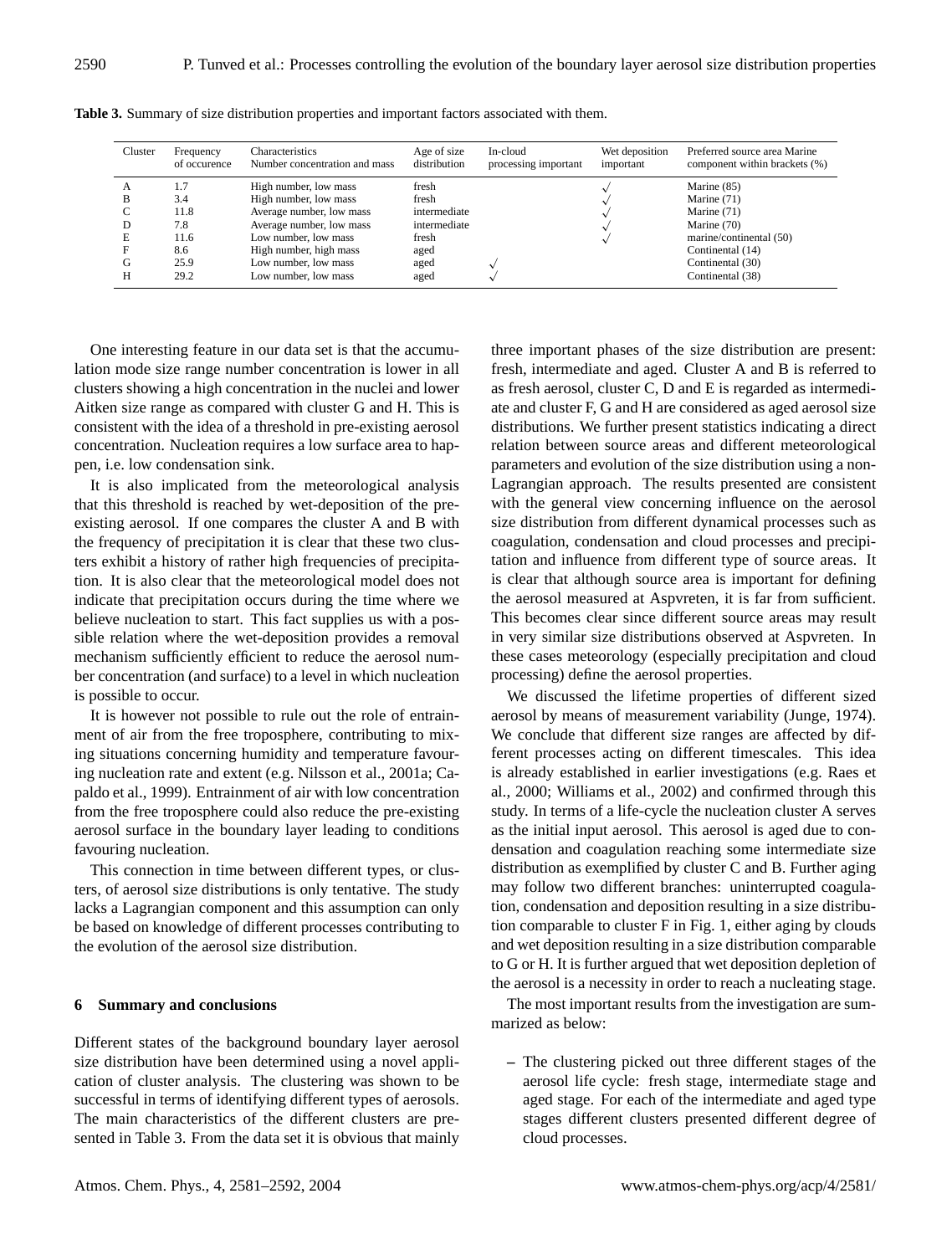- **–** Different clusters present characteristic differences in timing and frequency of precipitation during the 72 h preceding the size distribution observations
- **–** The processing by non-precipitating clouds are likely affect the number size distribution. This is most obvious in the 100 nm size range as indicated by the variability analysis. This further indicates that the lower limit of activation of aerosols in clouds is approximately 100 nm in this type of environment. This is also supported that by the location of the Hoppel minimum in the clusters showing a history of many cloud cycles
- **–** As much as 60% of the size distribution measurements show obvious signs of in-cloud processes and wetdeposition, both regarding overall appearance of the size distribution as well as meteorological history. This point to the importance in developing parameterisations that simulate the effect of this process when modelling areas such as the Nordic countries.
- **–** Meteorological history seems even more important than the effect of source area during situations where the air parcels are associated with high frequency of precipitation and in-cloud situations
- **–** More frequent nucleation events than observed at single stations are required to sustain the aerosol number concentration observed. Roughly 30% of the size distributions share size distribution properties that are likely to be directly connectable to previous nucleation events back in time.
- **–** Data indicate that wet deposition might be an important factor in reaching a state with sufficiently low condensation and coagulation sink to allow for nucleation.
- **–** Size distribution clusters with indications of recent particle formation were associated with a low mass and surface concentration.

*Acknowledgements.* This work was funded by the ASTA programme (International and National Abatement Strategies for Transboundary Air Pollution) of the MISTRA research foundation (Swedish Foundation for Strategic Environmental Research), Nordic Council of Ministers (NMR) and the Swedish Environmental Protection Agency, Environmental Monitoring Programme. The helpful comments of two anonymous referees are acknowledged.

Edited by: U. Lohmann

#### **References**

Anderson, T. L., Charlson, R. J., Winker, D. M., Ogren, J. A., and Holmen, K.: Mesoscale variations of tropospheric aerosols, J. Atmos. Sci., 60, 119–136, 2003.

- Bower, K. N., Jones, A., and Choularton, T. W.: A modelling study of aerosol processing by stratocumulus clouds and its impact on general circulation model parameterisations of cloud and aerosol, Atmos. Res., 50, 317–344, 1999.
- Birmili, W., Wiedensohler, A., Heintzenberg, J., and Lehmann, K.: Atmospheric particle number size distribution in central Europe: Statistical relations to air masses and meteorology, J. Geophys. Res., 106, 32 005–32 018, 2001.
- Capaldo, K. P., Kasibhatla, P., and Pandis, S. N.: Is aerosol production within the remote marine boundary layer sufficient to maintain observed concentration?, J. Geophys. Res., 104, 3483–3500, 1999.
- Draxler, R. R. and Hess, G. D.: Description of the Hysplit 4 modelling system, NOAA Tech Memo, ERL, ARL-224, 1997.
- Easter, R. C. and Peters, L. K.: Binary homogeneous nucleation: Temperature and relative humidity fluctuations, nonlinearity, and aspects of new particle production in the atmosphere, J. Appl. Meteorol., 33, 775–784, 1994.
- Hoppel, W. A., Frick, G. M., Fitzgerald, J., and Larson, R. E.: Marine boundary-layer measurements of new particle formation and the effects non-precipitating clouds have on aerosol size distribution, J. Geophys. Res., 99, 14 443–14 459, 1994.
- IPCC, 2001: IPCC, In: Climate Change 2000 The Science of Climate Change, edited by: Houghton, J. H., Ding, Y., Griggs, D. J., et al., Cambridge University Press, Cambridge, 2001.
- Jobson, B. T., Parrish, D. D., Goldan, P., Kuster, W., Fehsenfeld, F. C., Blake, D. R., Blake, N. J., and Niki, H.: spatial and temporal variability of nonmethane hydrocarbon mixing ratios and their relation to photochemical lifetime, J. Geophys. Res. A, 103, 13 557–13 567, 1998.
- Junge, C. E.: Residence time and variability of tropospheric trace gases, Tellus, 16, 477–488, 1974.
- Kanamitsu, M.: Description of the NMC global data assimilation and forecast system, Wea. Forecast., 4, 335–342, 1989.
- Kerminen, V. M., Pirjola, L., and Kulmala, M.: How significantly does coagulational scavenging limit atmospheric particle production?, J. Geophys. Res., 106, 24 119–24 125, 2001.
- Kulmala, M., Toivonen, A., Mäkeleä, J. M., and Laaksonen, A.: Analysis of the growth of nucleation mode particles observed in Boreal forest, Tellus B, 50, 449–462, 1998.
- Kulmala, M., Rannik, Ü., Pirjola, L., Dal Maso, M., Karimäki, J., Asmi, A., Jappinen, A., Karhu, V., Korhonen, H., Malvikko, S.- ¨ P., Puustinen, A., Raittila, J., Romakkaniemi, S., Suni, T., Yli-Kovisto, S., Pateero, J., Hari, P., and Vesala, T.: Characterization of atmospheric trace gases and aerosol composition at forest sites in southern and northern Finland using back trajectories, Bor. Env. Res., 5, 315–336, 2000.
- Kulmala, M., Hämeri, K., Aalto, P. P, Mäkelä, J. M., Pirjola, L., Nilsson, E. D., Buzorius, G., Rannik, U., Dal Maso, M., Seidl, W., Hoffman, T., Janson, R., Hansson, H. C., Viisanen, Y., Laaksonen, A., and O'Dowd, C. D.: Overview of the international project on biogenic aerosol formation in the boreal forest (BIO-FOR), Tellus B, 53, 324–343, 2001a.
- Kulmala, M., Dal Maso, M., Mäkelä, J. M., Pirjola, L., Väkevä, M., Aalto, P., Miikkulainen, P., Hameri, K., and O'Dowd, C. D.: On the formation, growth and composition of nucleation mode particles, Tellus, 53, 479–490, 2001b.
- Mason, B. J.: The physics of clouds, Clarendon Press, Oxford, 1971.